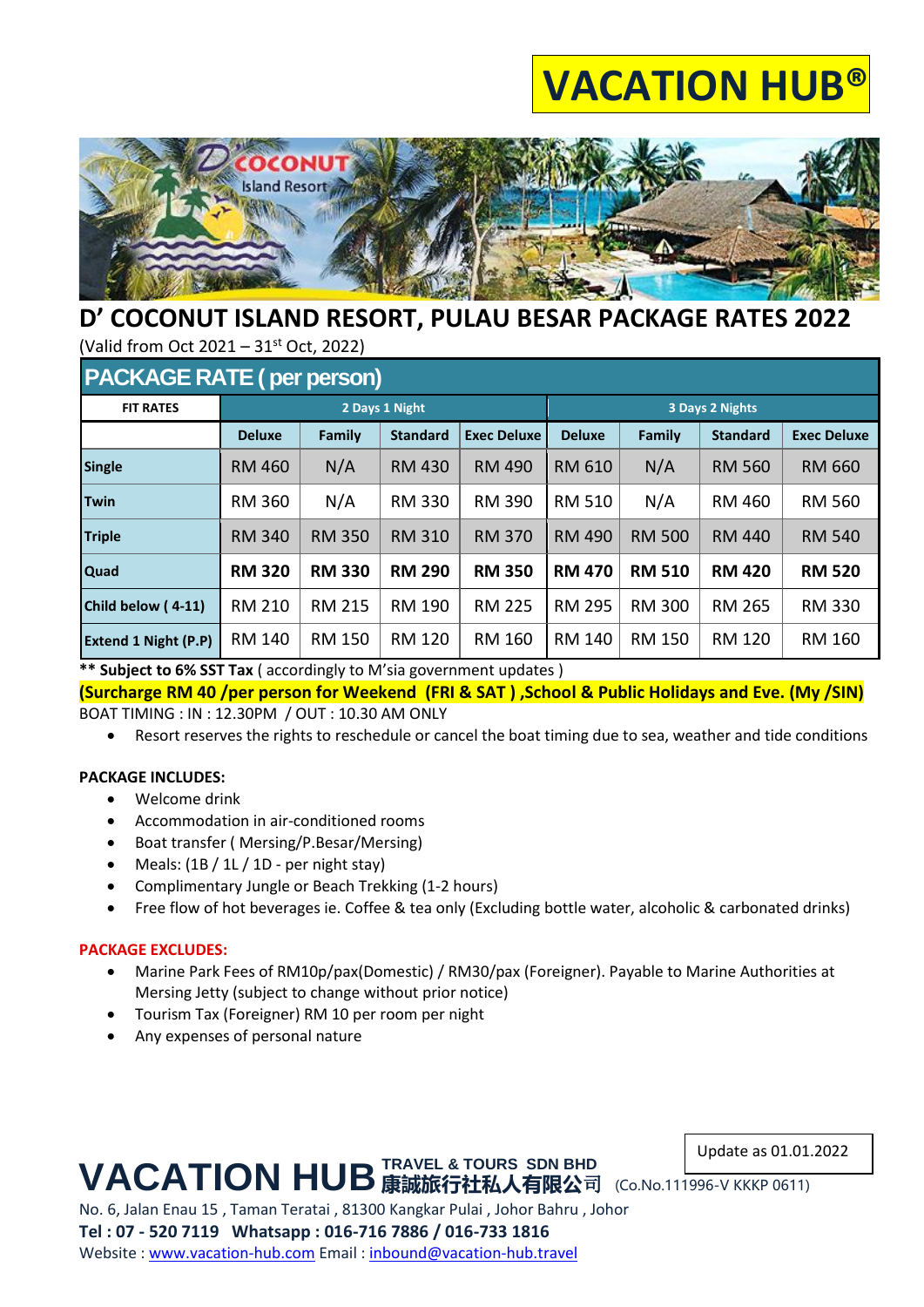# **VACATION HUB®**

#### **RATES & VALIDITY:**

- Rates quoted are in Malaysian Ringgit nett based on per person basis.
- Rates valid from 18<sup>th</sup> February till 31<sup>st</sup> October 2022
- Surcharge of RM40 nett per person per package applies during school holiday, eves of public holidays and public holidays in Malaysia and Singapore.
- •

#### **CHILDREN RATE (4-11 years old)**

- Children sharing room with 1 Adult One of the child will be charge full Twin Adult rate
- If Children not sharing with Adults two children will be charge full Twin Adult rate
- Child below 4 years old is FOC

#### **OPTIONALS & ACTIVITIES:**

- Snorkelling Trip (Around 2 hours): Enquire rates at the Resort.
- BBQ Dinner (for groups more than 40 persons): RM30 per person
- Boat Charter Mersing Pulau Besar Rates : RM 600 / boat / way (Max 10 paxs)

#### **ELECTRICITY:**

- Please be inform that there will be a daily 3 hour power cut off (3pm 6pm) for the off peak month for February, March & October.
- There will be 24hours electricity from April to September unless due to unforeseen and uncontrollable circumstances

#### **CHECK IN / CHECK OUT TIME**

- Check In: 2.00pm (early check in is possible if rooms are available)
- Check Out: 10.00am or earlier if departure boat is earlier
- Any request for check-out time extension will be subject to room availability and management discretion
- If extend check out time to / after 3.00pm, there will be a nominal charge of RM100 per room

#### **TERMS AND CONDITIONS**

- All confirmed bookings must be paid in full before the expiry of the payment deadline given. Upon the expiry of the deadline, the booking will be automatically cancelled without any further notice.
- In the event of cancellation of bookings after full payment was remitted, the following cancellation policies applies :-
- More than 1 month to arrival date : Full Refund less Admin Fees (5%) of total value
- 3 weeks or more to arrival date : 70% Refund less Admin Fees (5%) of total value
- 2 weeks or more to arrival date : 50% Refund less Admin Fess (5%) of total value
- Less than 2 weeks : NO Refund
- NO REFUND will be made in whole or in part for any unused days or unconsumed food at the Resort resulting from late arrival or premature departure. Confirmed guests who do not show up will be charged in full and no refund will be made for whatever reasons.
- REVISION of rates is subject to resort discretion and without prior notice.

### **VACATION HUB 康誠旅行社私人有限公司 (Co.No.111996-V KKKP 0611) TRAVEL & TOURS SDN BHD**

No. 6, Jalan Enau 15 , Taman Teratai , 81300 Kangkar Pulai , Johor Bahru , Johor **Tel : 07 - 520 7119 Whatsapp : 016-716 7886 / 016-733 1816** Website : [www.vacation-hub.com](http://www.vacation-hub.com/) Email : [inbound@vacation-hub.travel](mailto:inbound@vacation-hub.travel)